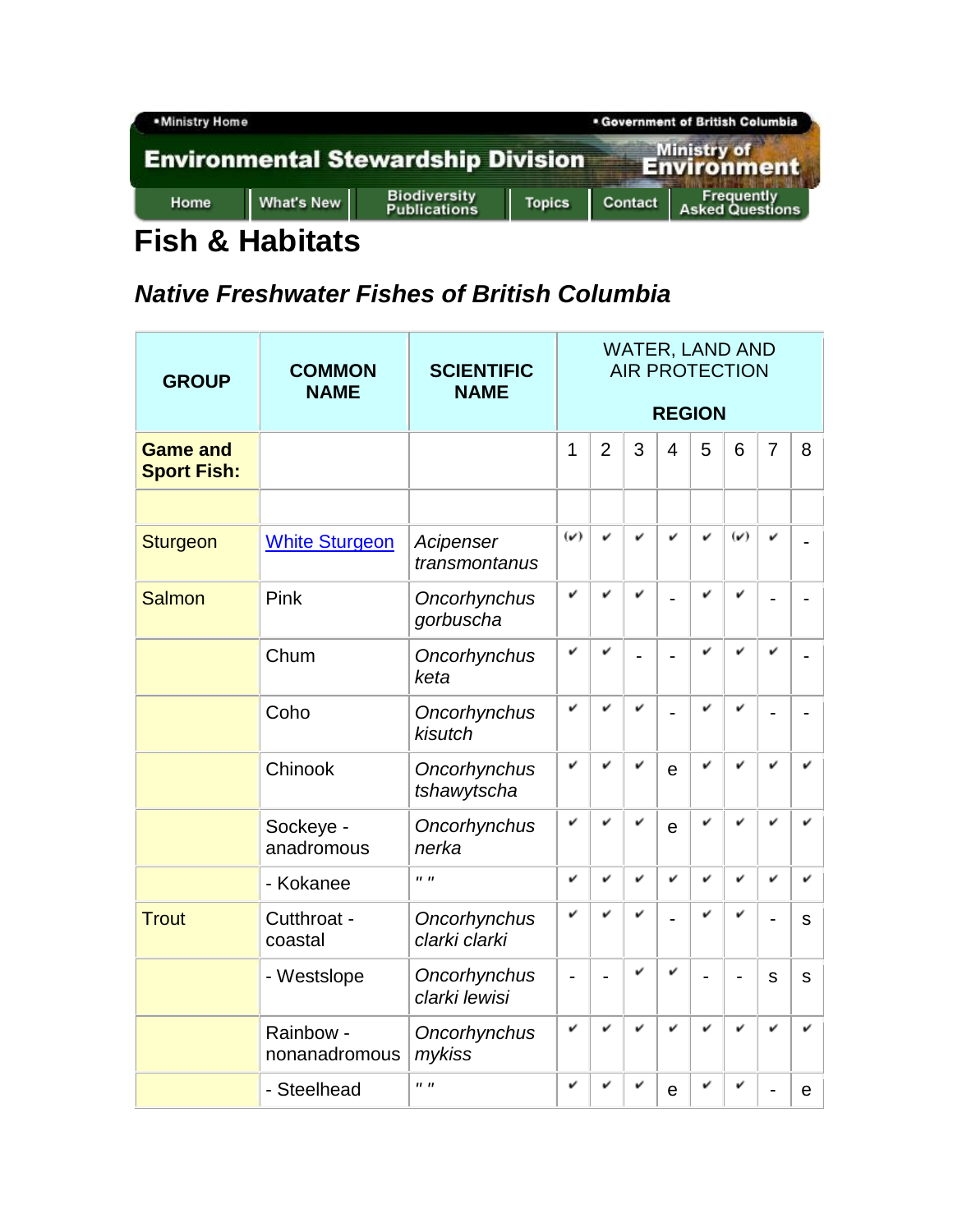| <b>Chars</b>            | Dolly Varden               | <b>Salvelinus</b><br>malma       | v              |              |   |                |   |   |   |              |
|-------------------------|----------------------------|----------------------------------|----------------|--------------|---|----------------|---|---|---|--------------|
|                         | <b>Bull Trout</b>          | <b>Salvelinus</b><br>confluentus |                | v            | v | v              | v | v |   | v            |
|                         | <b>Lake Trout</b>          | <b>Salvelinus</b><br>namaycush   |                | S            | v | $\mathsf{s}$   | v | v | v | S            |
| <b>Whitefish</b>        | Inconnu                    | <b>Stenodus</b><br>leucichthys   |                |              |   |                |   | v |   |              |
|                         | Lake Whitefish             | Coregonus<br>clupeaformis        | -              | $\mathsf{s}$ | v | $\mathsf{s}$   | v | v |   | $\mathsf{s}$ |
|                         | Mountain<br>Whitefish      | Prosopium<br>williamsoni         |                |              |   | v              |   | v |   |              |
| <b>Graylings</b>        | <b>Arctic Grayling</b>     | <b>Thymallus</b><br>arcticus     |                |              |   |                |   | v |   |              |
| <b>Mooneyes</b>         | Goldeye                    | Hiodon<br>alosoides              |                |              |   |                |   |   | v |              |
| <b>Pikes</b>            | Northern Pike              | Esox lucius                      | $\overline{a}$ |              |   | $\overline{a}$ |   | v | v |              |
| <b>Codfish</b>          | <b>Burbot</b>              | Lota lota                        | -              |              | v | v              | v | v | v | v            |
| <b>Perches</b>          | <b>Yellow Perch</b>        | Perca<br>flavescens              | i              |              |   | i              |   |   | v | i            |
|                         | Walleye                    | <b>Stizostedion</b><br>vitreum   |                |              |   | i              |   |   |   |              |
|                         |                            |                                  |                |              |   |                |   |   |   |              |
| <b>Nongame</b><br>Fish: |                            |                                  |                |              |   |                |   |   |   |              |
|                         |                            |                                  |                |              |   |                |   |   |   |              |
| Lampreys                | <b>Brook Lamprey</b>       | Lampetra<br>richardsoni          | v              | v            | v |                | v | v |   |              |
|                         | - Morrison<br><b>Creek</b> | " " var. marifuga                | v              |              |   |                |   |   |   |              |
|                         | Lake Lamprey               | Lampetra<br>macrostoma           | v              |              |   |                |   |   |   |              |
|                         | Pacific Lamprey            | Lampetra<br>tridentata           | v              |              | v |                | v | v |   |              |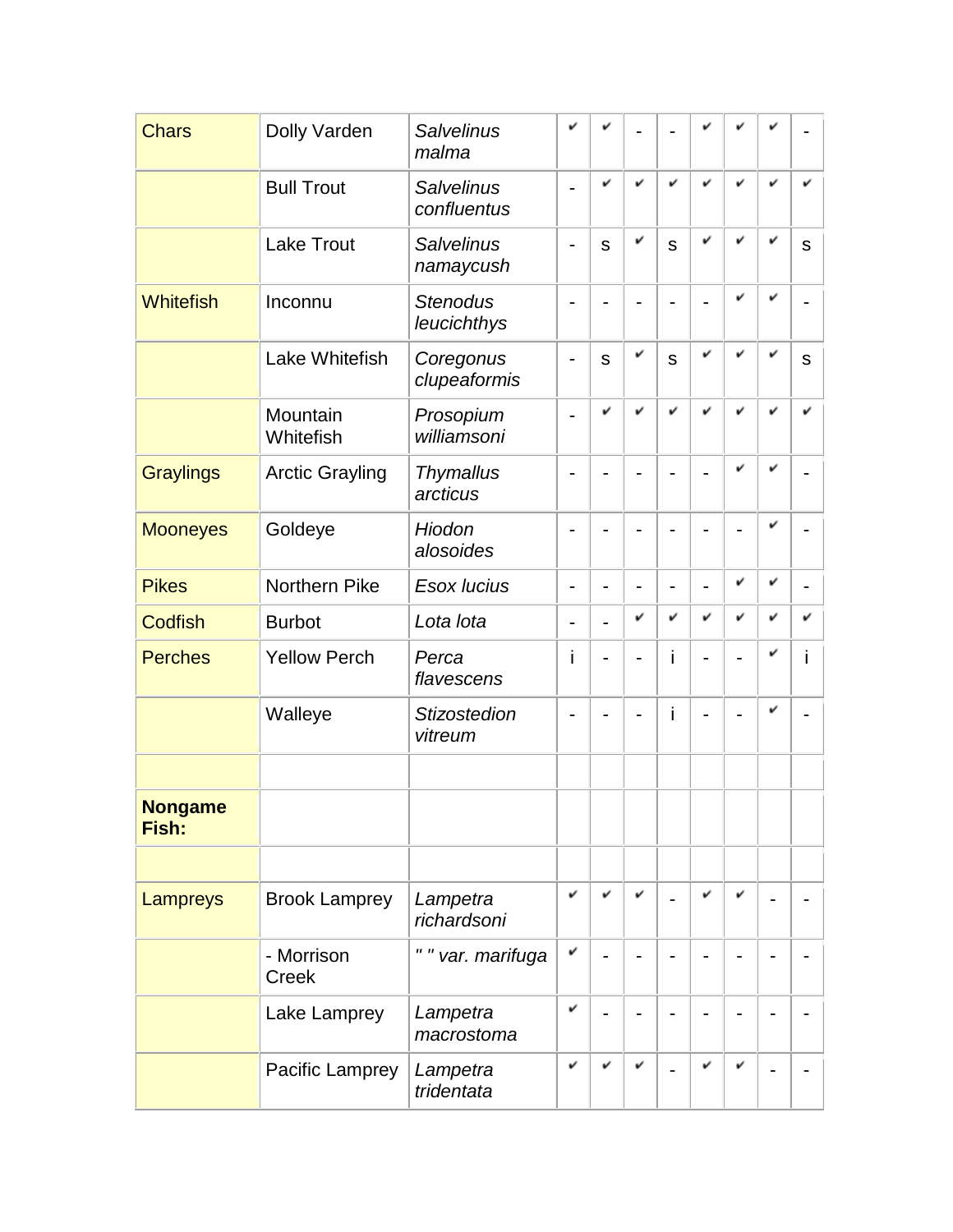|                  | <b>River Lamprey</b>                  | Lampetra<br>ayresi               | v                            |                |   |   |                |                          |   |  |
|------------------|---------------------------------------|----------------------------------|------------------------------|----------------|---|---|----------------|--------------------------|---|--|
| <b>Sturgeon</b>  | <b>Green Sturgeon</b>                 | Acipenser<br>medirostris         | $(\checkmark)$               | $(\check{v})$  |   |   | $(\check{v})$  | $(\nu)$                  |   |  |
| <b>Whitefish</b> | Cisco                                 | Coregonus<br>artedi              |                              |                |   |   |                |                          | v |  |
|                  | <b>Least Cisco</b>                    | Coregonus<br>sardinella          |                              |                |   |   |                | v                        |   |  |
|                  | <b>Arctic Cisco</b>                   | Coregonus<br>autumnalis          |                              |                |   |   |                |                          | v |  |
|                  | <b>Broad Whitefish</b>                | Coregonus<br>nasus               |                              |                |   |   |                | v                        |   |  |
|                  | Pygmy<br>Whitefish                    | Prosopium<br>coulteri            |                              |                | v | v |                | v                        |   |  |
|                  | Round<br>Whitefish                    | Prosopium<br>cylindraceum        |                              |                |   |   |                | v                        | v |  |
| <b>Smelts</b>    | <b>Rainbow Smelt</b>                  | Osmerus<br>mordax                | v                            |                |   |   | $\overline{?}$ | v                        |   |  |
|                  | <b>Surf Smelt</b>                     | <b>Hypomesus</b><br>pretiosus    |                              | v              |   |   |                |                          |   |  |
|                  | Longfin Smelt -<br>anadromous         | Spirinchus<br>thaleichthys       | v                            | v              |   |   | $\gamma$       | v                        |   |  |
|                  | - 2 lake<br>residents                 | Spirinchus spp.                  |                              | v              |   |   |                |                          |   |  |
|                  | Eulachon                              | <b>Thaleichthys</b><br>pacificus | $\overline{a}$               | $\overline{a}$ |   |   | ر.             | $\overline{\phantom{a}}$ |   |  |
| <b>Minnows</b>   | Chiselmouth                           | <b>Acrocheilus</b><br>alutaceus  | $\blacksquare$               |                | v | v | v              |                          | v |  |
|                  | Northern<br>Squawfish<br>(Pikeminnow) | Ptychocheilus<br>oregonensis     | $\qquad \qquad \blacksquare$ | v              | v | v | v              | v                        | v |  |
|                  | Lake Chub                             | Couesius<br>plumbeus             |                              | v              | v | v | v              | v                        | v |  |
|                  | <b>Peamouth Chub</b>                  | <b>Mylocheilus</b><br>caurinus   | v                            | v              | v | v | v              | v                        | v |  |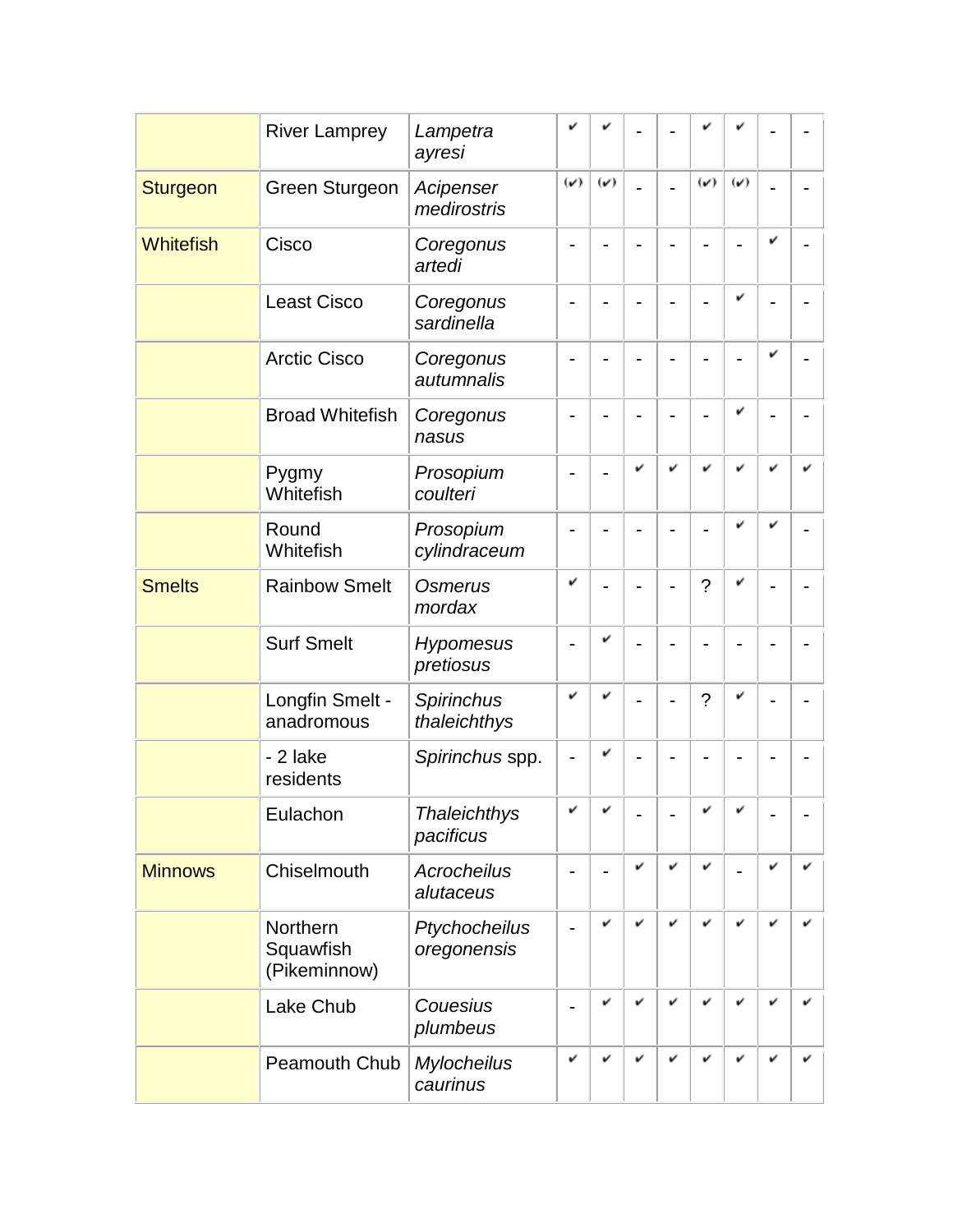|                | <b>Flathead Chub</b>              | Platygobio<br>gracilis          |                              |   |   |                              |   |                          |   |   |
|----------------|-----------------------------------|---------------------------------|------------------------------|---|---|------------------------------|---|--------------------------|---|---|
|                | Northern<br><b>Redbelly Dace</b>  | Phoxinus eos                    |                              |   |   |                              |   |                          | v |   |
|                | <b>Finescale Dace</b>             | Phoxinus<br>neogaeus            |                              |   |   |                              |   |                          | v |   |
|                | Longnose Dace                     | Rhinichthys<br>cataractae       |                              |   | v | v                            | v |                          |   |   |
|                | Nooksack Dace                     | Rhinichthys sp.                 | $\overline{\phantom{0}}$     | v |   | $\qquad \qquad \blacksquare$ |   |                          |   |   |
|                | <b>Leopard Dace</b>               | Rhinichthys<br>falcatus         |                              | v | v | v                            | v |                          |   |   |
|                | <b>Speckled Dace</b>              | Rhinichthys<br>osculus          |                              |   |   |                              |   |                          |   |   |
|                | <b>Umatilla Dace</b>              | Rhinichthys<br>umatilla         |                              |   |   | v                            |   |                          |   |   |
|                | <b>Pearl Dace</b>                 | <b>Margariscus</b><br>margarita |                              |   |   |                              |   |                          | v |   |
|                | <b>Brassy Minnow</b>              | Hybognathus<br>hankinsoni       |                              | v |   |                              | v |                          | v |   |
|                | <b>Spottail Shiner</b>            | <b>Notropis</b><br>hudsonius    |                              |   |   |                              |   |                          | v |   |
|                | <b>Emerald Shiner</b>             | <b>Notropis</b><br>atherinoides |                              |   |   |                              |   |                          | v |   |
|                | <b>Redside Shiner</b>             | Richardsonius<br>balteatus      |                              |   |   | v                            |   |                          |   |   |
| <b>Suckers</b> | Longnose<br><b>Sucker</b>         | Catostomus<br>catostomus        |                              | v | v | v                            | v | v                        | v | v |
|                | <b>Salish Sucker</b>              | Catostomus sp.                  | $\qquad \qquad \blacksquare$ | v |   | -                            |   | $\overline{\phantom{0}}$ |   |   |
|                | <b>Bridgelip</b><br><b>Sucker</b> | Catostomus<br>columbianus       |                              |   | v | v                            | v |                          | v | v |
|                | <b>White Sucker</b>               | Catostomus<br>commersoni        |                              |   | v |                              | v | v                        | v |   |
|                | Largescale<br><b>Sucker</b>       | Catostomus<br>macrocheilus      |                              | v | v | v                            | v | v                        | v | v |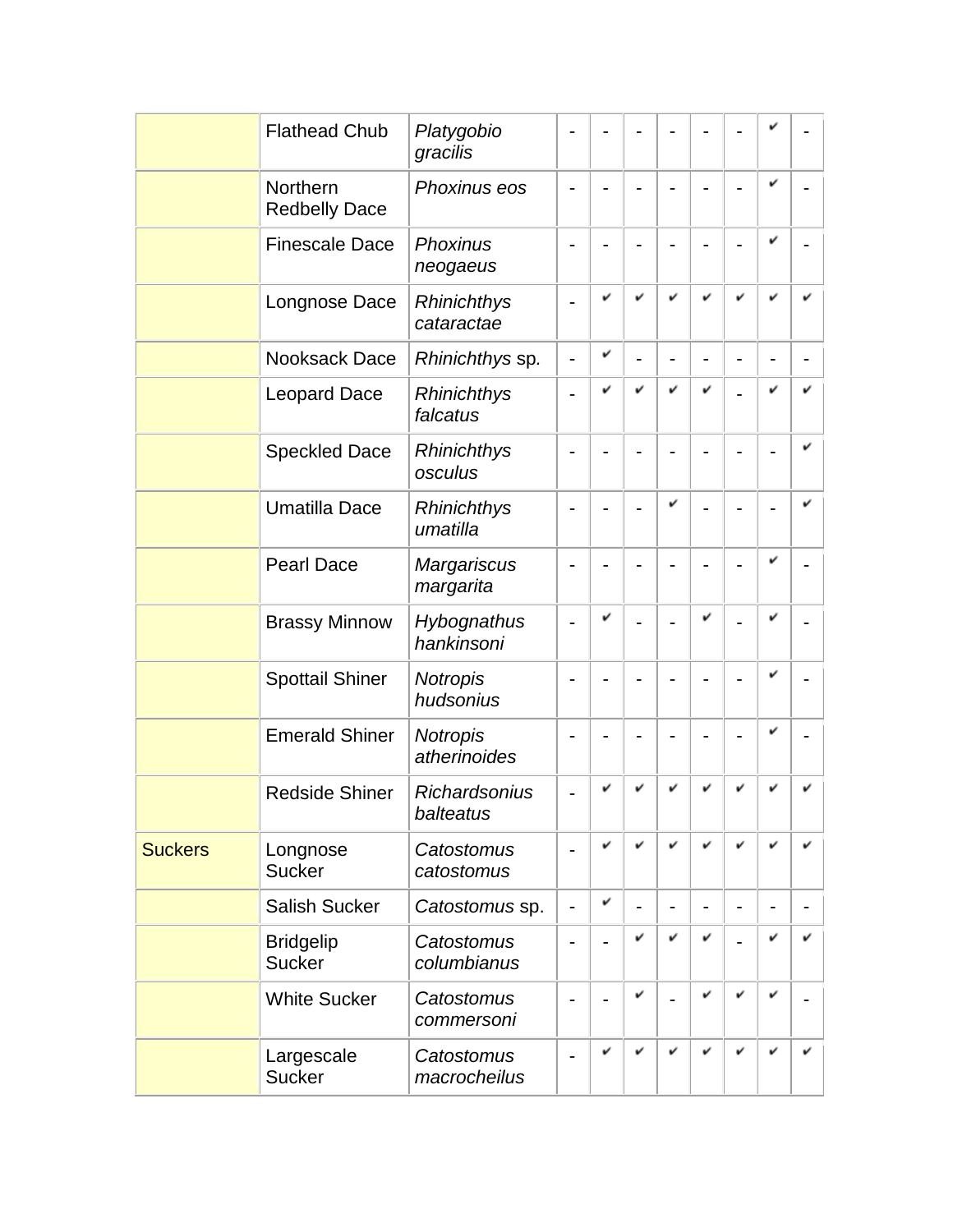|                     | Mountain                                          | Catostomus                    |                          |   |                |                |   |   |                |   |
|---------------------|---------------------------------------------------|-------------------------------|--------------------------|---|----------------|----------------|---|---|----------------|---|
|                     | <b>Sucker</b>                                     | platyrhynchus                 |                          |   |                |                |   |   |                |   |
| <b>Sticklebacks</b> | Threespine<br><b>Stickleback</b>                  | Gasterosteus<br>aculeatus     | v                        |   |                |                | v | v |                |   |
|                     | <b>Threespine</b><br><b>Stickleback</b><br>pairs: | Gasterosteus<br>spp.          |                          |   |                |                |   |   |                |   |
|                     | <b>Enos Lake</b>                                  |                               | v                        |   |                | $\blacksquare$ |   |   | $\blacksquare$ |   |
|                     | Paxton Lake                                       |                               | -                        | v |                | $\blacksquare$ |   |   |                |   |
|                     | Vananda<br>Watershed                              |                               |                          | v |                |                |   |   |                |   |
|                     | <b>Giant Black</b><br><b>Sticklebacks</b>         | Gasterosteus<br>sp.           | v                        |   |                |                |   | v |                |   |
|                     | <b>Brook</b><br><b>Stickleback</b>                | Culaea<br>inconstans          |                          |   |                |                |   |   |                |   |
|                     | Ninespine<br><b>Stickleback</b>                   | <b>Pungitius</b><br>pungitius |                          |   |                |                |   |   |                |   |
| <b>Troutperches</b> | Troutperch                                        | Percopsis<br>omiscomaycus     |                          |   |                |                |   |   |                |   |
| <b>Sculpins</b>     | Coastrange<br>Sculpin                             | Cottus aleuticus              | v                        |   |                |                |   | v |                |   |
|                     | <b>Cultus Pygmy</b><br>Sculpin                    | Cottus sp.                    |                          | v |                |                |   |   |                |   |
|                     | <b>Prickly Sculpin</b>                            | Cottus asper                  | v                        |   |                | v              |   |   |                |   |
|                     | <b>Mottled Sculpin</b>                            | Cottus bairdi                 | -                        |   |                | v              |   |   |                | v |
|                     | <b>Slimy Sculpin</b>                              | Cottus<br>cognatus            | -                        |   | v              | v              | v | v | v              | v |
|                     | Shorthead<br>Sculpin                              | Cottus<br>confusus            |                          |   | $\blacksquare$ | v              |   |   |                | v |
|                     | <b>Torrent Sculpin</b>                            | Cottus rhotheus               | $\overline{\phantom{0}}$ |   | v              | v              |   |   |                | v |
|                     | Spoonhead                                         | Cottus ricei                  | -                        |   |                |                |   |   | v              |   |